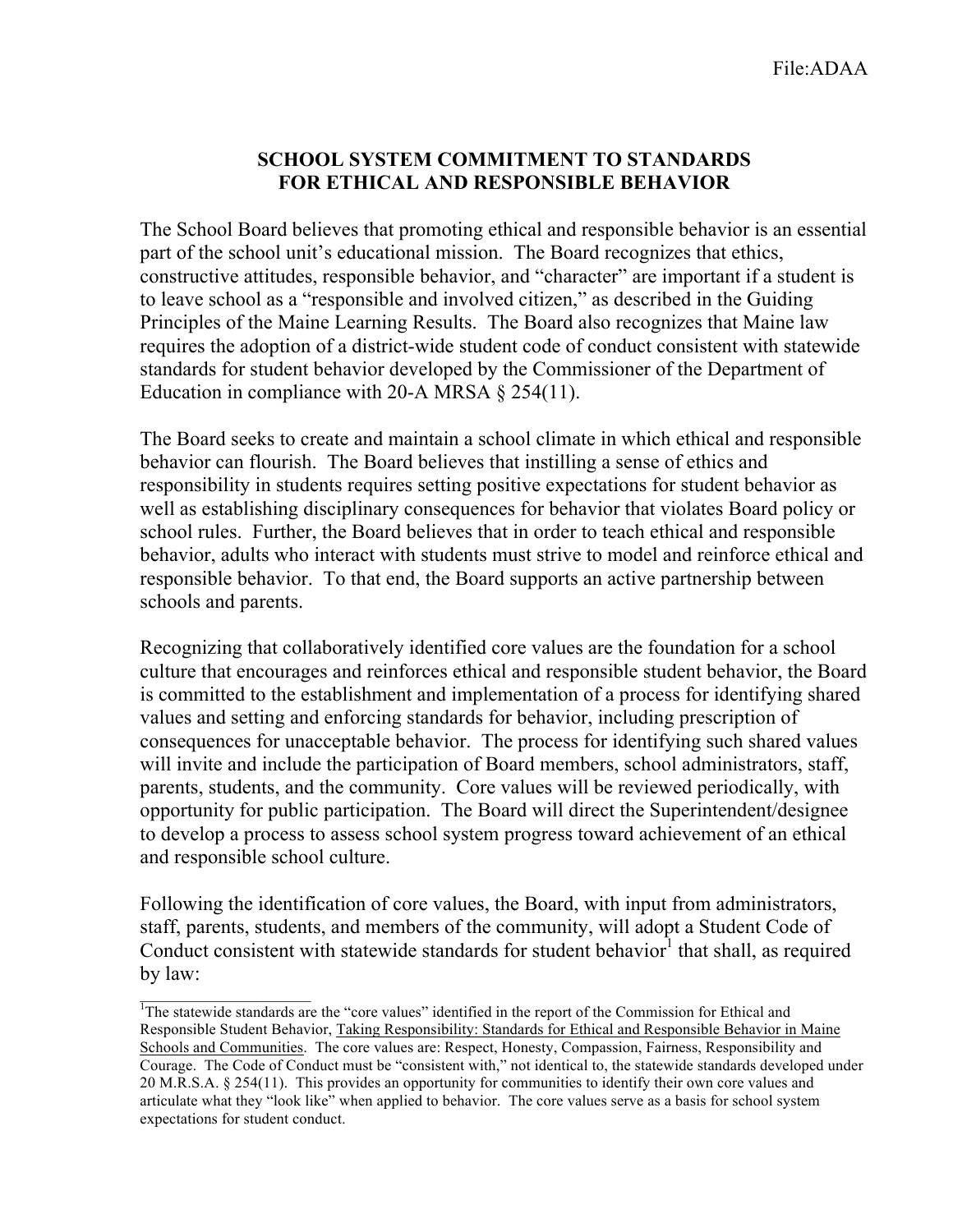- A. Define unacceptable student behavior;
- B. Establish standards of student responsibility for behavior;
- C. Prescribe consequences for violation of the Student Code of Conduct, including first-time violations, when appropriate;
- D. Describe appropriate procedures for referring students in need of special services to those services;
- E. Establish criteria to determine when further assessment of a current Individual Education Plan (IEP) is necessary, based on removal of the student from class;
- F. Establish policies and procedures concerning the removal of disruptive or violent students from a classroom or a school bus, as well as student disciplinary and placement decisions, when appropriate; and
- G. Establish guidelines and criteria concerning the appropriate circumstances when the Superintendent/designee may provide information to the local police or other appropriate law enforcement authorities regarding an offense that involves violence committed by any person on school grounds or other school property.
- H. Establish policies and procedures to address bullying, harassment and sexual harassment.

The Board will review the Student Code of Conduct periodically, inviting input from administrators, staff, parents, students and members of the community.

When revising the prescribed consequences for violation of the Student Code of Conduct, the Board shall consider (evaluate and revise, as deemed necessary or desirable) relevant existing district-wide school disciplinary policies and/or consider adoption of new policies that:

- A. Focus on positive interventions and expectations and avoid focusing exclusively on unacceptable student behavior;
- B. Focus on positive and restorative interventions that are consistent with evidence-based practices rather than set punishments for specific behaviors, and avoid "zero tolerance" practices unless specifically required by federal or state laws, rules or regulations;